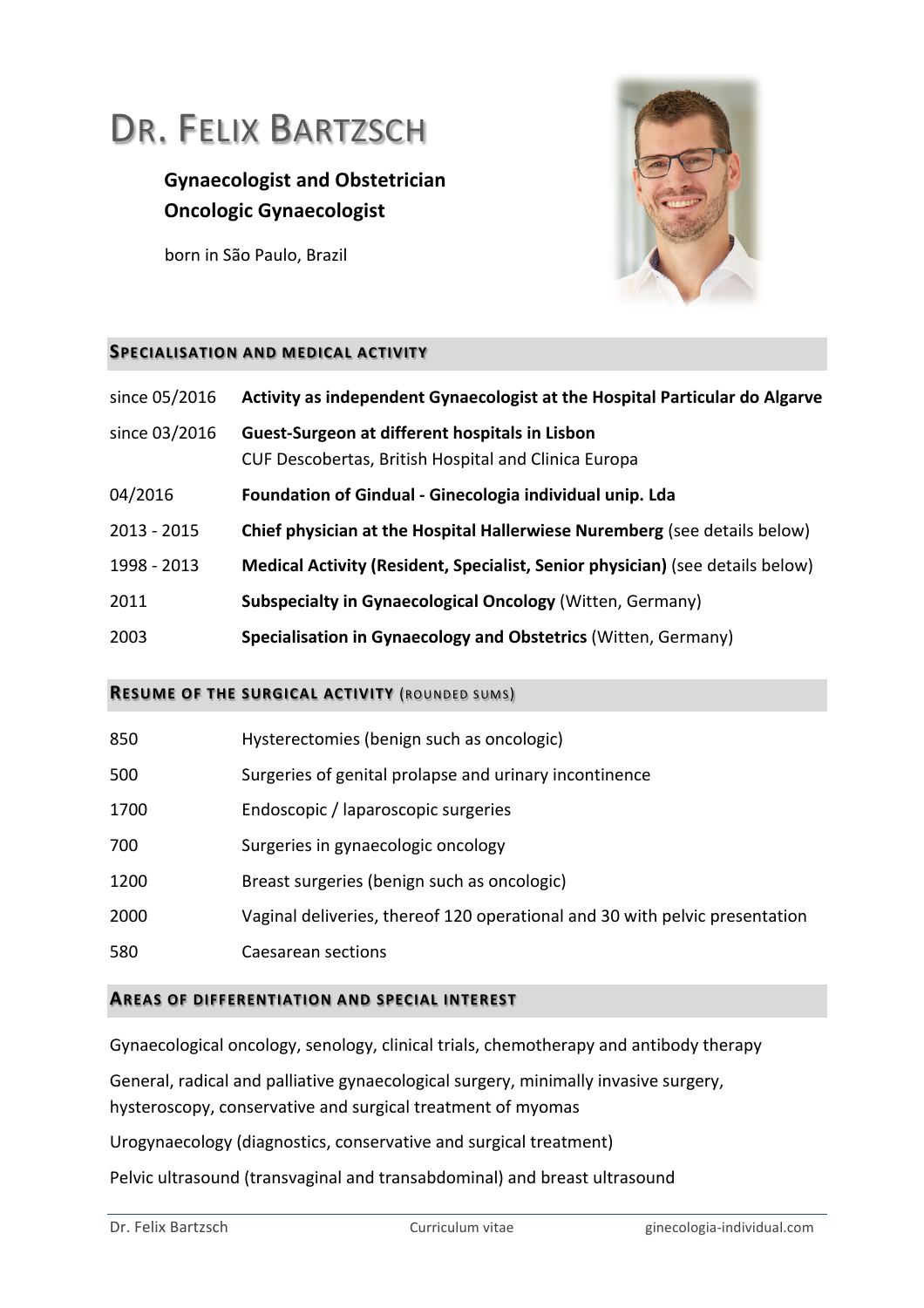# **CHIEF PHYSICIAN AT THE HOSPITAL HALLERWIESE NUREMBERG (06/2013 - 12/2015)**

This hospital is specialized in general gynaecology and gynaecological oncology (diagnostics, radical and palliative surgical and systemic treatment with chemotherapy), treatment of myomas, urogynaecology, minimally invasive gynaecological surgery with over 2500 surgeries per year as well as perinatology with over 3000 deliveries per year.

| 2013 - 2015 | Chief physician of the department of<br><b>Gynaecology and gynaecological Oncology</b>                                                                          |
|-------------|-----------------------------------------------------------------------------------------------------------------------------------------------------------------|
| 2013 - 2014 | Advanced training in minimally invasive gynaecological surgery<br>MIC I and MIC II Certificate of the AGE<br>(German working group of gynaecological endoscopy) |
| 2014        | <b>Advanced training in Colposcopy</b>                                                                                                                          |
| 11/2015     | Training in robotic surgery<br>University Medical Centre Essen and<br>Hospital "Kliniken Essen Mitte" Essen, Germany                                            |
| 01/2016     | Training course in robotic surgery<br>Intuitive Surgical, Strasbourg, France                                                                                    |

### **PROFESSIONAL EXPERIENCE AT THE MARIEN HOSPITAL WITTEN (10/1998 - 05/2013)**

This hospital is part of the University of Witten/Herdecke and Ruhr-University Bochum in Germany. It is responsible for the formation of students and residents in the area of gynaecology and obstetrics.

**Centres of excellence**: Breast Cancer Centre, Centre of Gynaecological Oncology, Centre of genital prolapse and urinary Incontinence, Centre of Myomas, Centre of Perinatology

### 2007 - 2013 Leading senior physician of the department of gynaecology and obstetrics

2008 - 2013 **Foundation, certification and coordinator of the Centre of Gynaecological Oncology Witten (DKG)** 

- curative, radical and palliative surgeries (including minimally invasive surgeries) of ovarian, endometrial, cervical, vaginal and vulvar cancer
- sentinel node biopsies
- chemotherapies and antibody therapies
- clinical trials as principal investigator (amongst others AGO-OVAR-11-, -OVAR-12- and -OVAR-17-Trial)

### 2008 - 2013 Coordinator of the Centre of genital prolapse and urinary incontinence